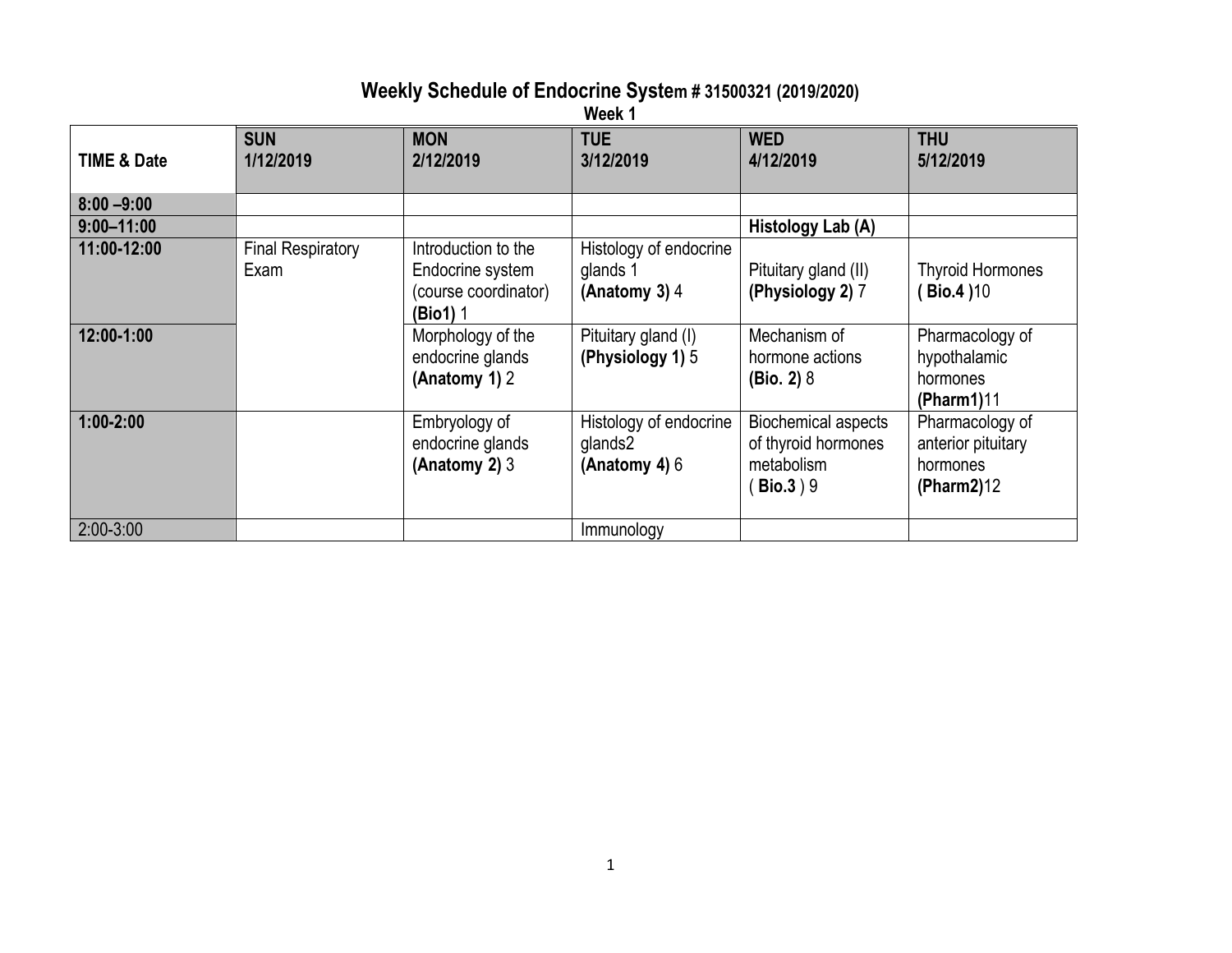# **Weekly Schedule of Endocrine System # 31500321 (2019/2020) Week 2**

| <b>TIME &amp; Date</b> | <b>SUN</b><br>8/12/2019                                                    | <b>MON</b><br>9/12/2019                                                       | <b>TUE</b><br>10/12/2019                                               | <b>WED</b><br>11/12/2019 | <b>THU</b><br>12/12/2019 |
|------------------------|----------------------------------------------------------------------------|-------------------------------------------------------------------------------|------------------------------------------------------------------------|--------------------------|--------------------------|
| $8:00 - 9:00$          |                                                                            |                                                                               |                                                                        |                          |                          |
| $9:00 - 11:00$         | Histology Lab (B)                                                          | Pathology1 (A)<br>Histology Lab (C)                                           | Pathology1 (B)<br>Histology Lab (D)                                    | <b>Review Anatomy</b>    | <b>Review Anatomy</b>    |
| 11:00-12:00            | <b>Thyroid Hormones</b><br>(Physiology3) 13                                | Pathology of the<br>thyroid gland and<br>parathyroid glands<br>(Path 3)16     | Hormonal control of<br>calcium metabolism II<br>(Physiology 5) 19      | Review biochemistry      | <b>Review Physiology</b> |
| 12:00-1:00             | Pathology of the<br>anterior & posterior<br>pituitary gland<br>(Path1)14   | Regulation of blood<br>glucose metabolism<br>& Diabetes Mellitus<br>(Bio.5)17 | Thyroid and anti-<br>thyroid drugs<br>(Pharm3) 20                      | <b>Review Pathology</b>  | <b>Review Pathology</b>  |
| $1:00 - 2:00$          | Pathology of the<br>thyroid gland and<br>parathyroid glands<br>(Path 2) 15 | Hormonal control of<br>calcium metabolism I<br>(Physiology 4)18               | <b>Endocrine functions</b><br>of the pancreas (I)<br>(Physiology 6) 21 | Review pharmacology      | Review biochemistry      |
| $2:00 - 3:00$          | Immunology                                                                 |                                                                               | Immunology                                                             |                          |                          |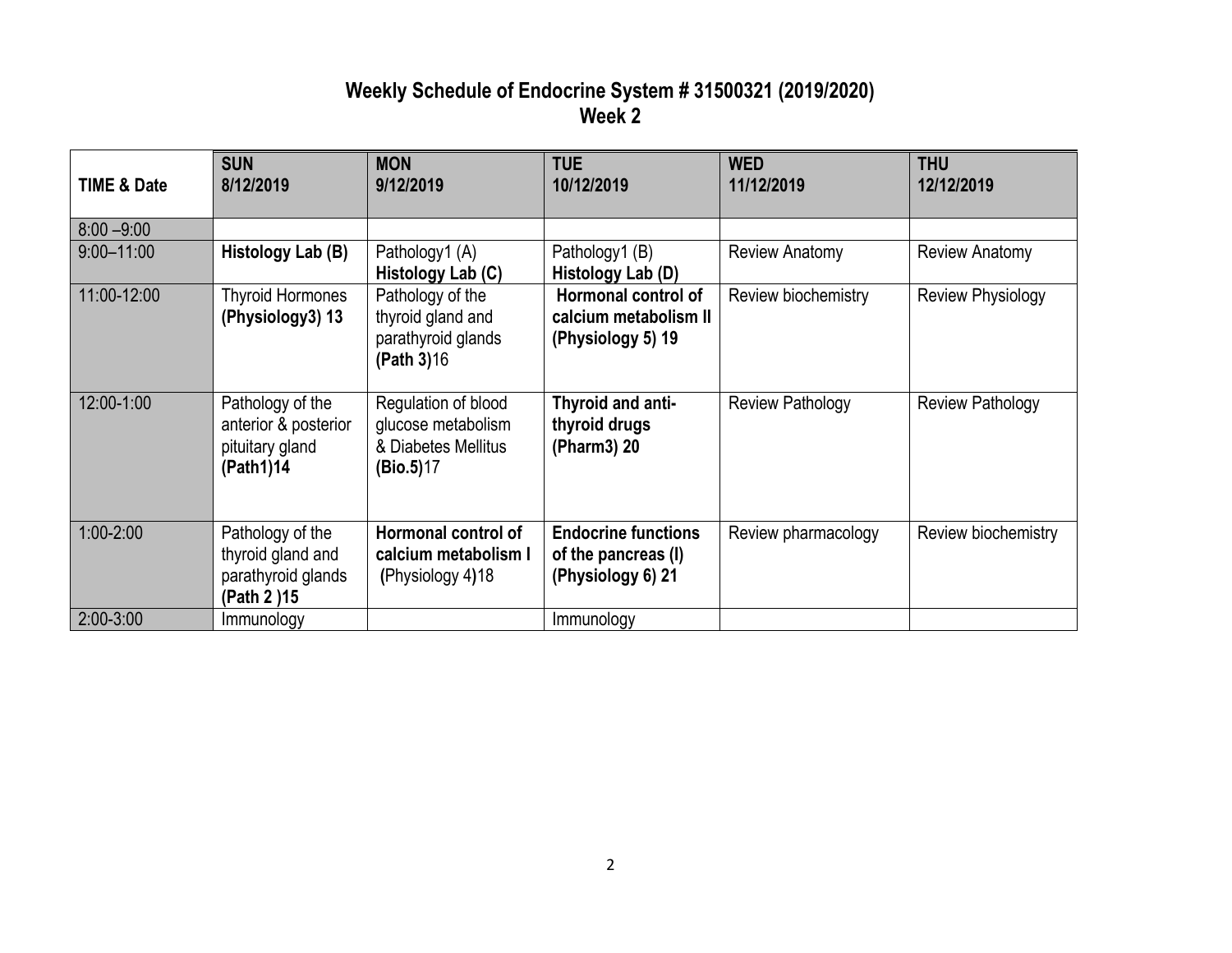## **Weekly Schedule of Endocrine System # 31500321 (2019/2020) Week 3**

| TIME & Date    | <b>SUN</b><br>15/12/2019 | <b>MON</b><br>16/12/2019                                               | <b>TUE</b><br>17/12/2019                                                       | <b>WED</b><br>18/12/2019                         | <b>THU</b><br>19/12/2019                            |
|----------------|--------------------------|------------------------------------------------------------------------|--------------------------------------------------------------------------------|--------------------------------------------------|-----------------------------------------------------|
| $8:00 - 9:00$  |                          |                                                                        |                                                                                |                                                  |                                                     |
| $9:00 - 11:00$ | <b>MID ENDOCRINE</b>     | Pathology1 (C)                                                         | Pathology1(D)                                                                  | Pathology2(A)                                    | Pathology2(B)                                       |
| 11:00-12:00    | EXAM<br>10:00-11.30      | Steroidogenesis<br><b>Bio.6</b> ) 22                                   | Adrenal gland (I)<br>(Physiology 8) 25                                         | Adrenal gland (II)<br>(Physiology 9) 28          | Immunology                                          |
| 12:00-1:00     |                          | Pathology of the<br>endocrine pancreas,<br>(Path4) 23                  | Insulin and oral<br>hypoglycemic agents<br>(Pharm 4) 26                        | Epidemiology of<br>thyroid diseases<br>(C.M.)29  | Pharmacology of<br>mineralocorticoids<br>(Pharm6)31 |
| $1:00 - 2:00$  |                          | <b>Endocrine functions of</b><br>the pancreas (II)<br>(Physiology 7)24 | Pharmacology of<br>parathyroid hormone,<br>vitamin D, calcitonin<br>(Pharm5)27 | Pathology of the<br>adrenal glands<br>(Path5) 30 | Adrenal gland (III)<br>(Physiology 10)32            |
| $2:00-3:00$    |                          |                                                                        | Immunology                                                                     |                                                  | Immunology                                          |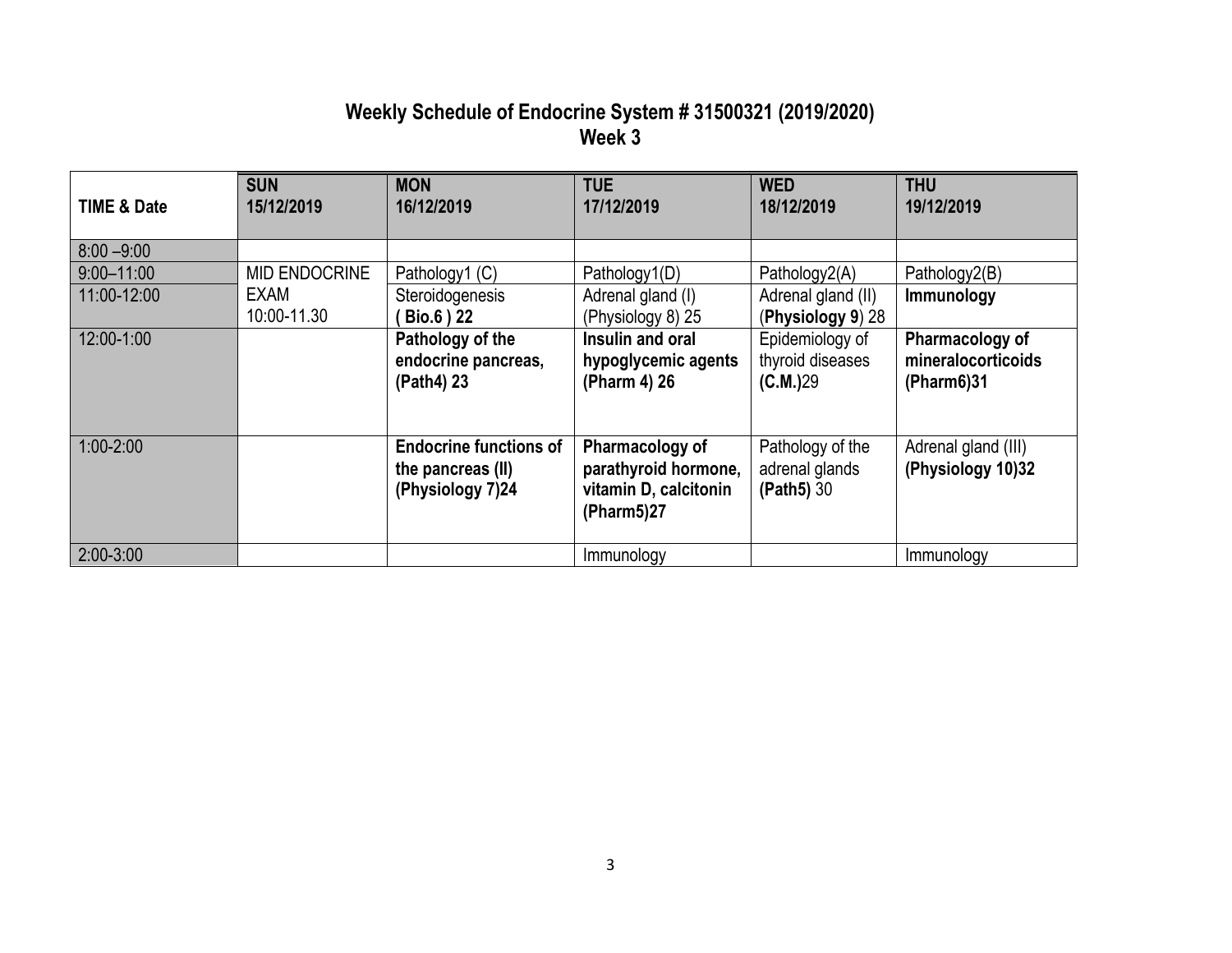# **Weekly Schedule of Endocrine System # 31500321 (2019/2020)**

**Week 4**

| <b>TIME &amp; Date</b>                         | <b>SUN</b><br>22/12/2019                                                         | <b>MONDAY</b><br>23/12/2019                        |                                             | <b>TUE</b><br>24/12/2019                                            | <b>WED</b><br>25/12/2019 | <b>THU</b><br>27/12/2019 |
|------------------------------------------------|----------------------------------------------------------------------------------|----------------------------------------------------|---------------------------------------------|---------------------------------------------------------------------|--------------------------|--------------------------|
| $8:00 - 9:00$                                  |                                                                                  | $9 - 10$                                           | $10 - 11$                                   |                                                                     |                          |                          |
| $9:00 - 11:00$                                 | Pathology2<br>(C)                                                                | <b>Case Discussion 2</b><br>Gp(A)<br>Dr. (Pending) | Case Discussion 1<br>Gp(A)<br>Dr. (Pending) | Pathology2<br>(D)                                                   |                          |                          |
| 11:00-12:00                                    | <b>Heart &amp; Adipose</b><br>tissue as Endocrinal<br>Gland<br>(Physiology 11)33 | Case Discussion 1<br>Gp(B)<br>Dr. (Pending)        | Case Disscussion2<br>Gp(B)<br>Dr. (Pending) | <b>Clinical Lecture</b><br>(1)<br>(D.M.)35                          |                          |                          |
| 12:00-1:00                                     | Pharmacology of<br>glucocorticoids<br>(Pharm7)34                                 | Case Disscussion1<br>Gp(C)<br>Dr. (Pending)        | Case Discussion 2<br>Gp(C)<br>Dr. (Pending) | <b>Clinical Lecture</b><br>(2)<br>Growth &<br>Development (2)<br>36 |                          |                          |
| $1:00 - 2:00$                                  | Immunology                                                                       | Case Disscussion1<br>Gp(D)<br>Dr. (Pending)        | Case Disscussion2<br>Gp(D)<br>Dr. (Pending) | Immunology                                                          |                          |                          |
| $2:00-3:00$                                    | Immunology                                                                       | Immunology                                         |                                             | Immunology                                                          |                          |                          |
| Location of the discussion will announce later |                                                                                  |                                                    |                                             |                                                                     |                          |                          |